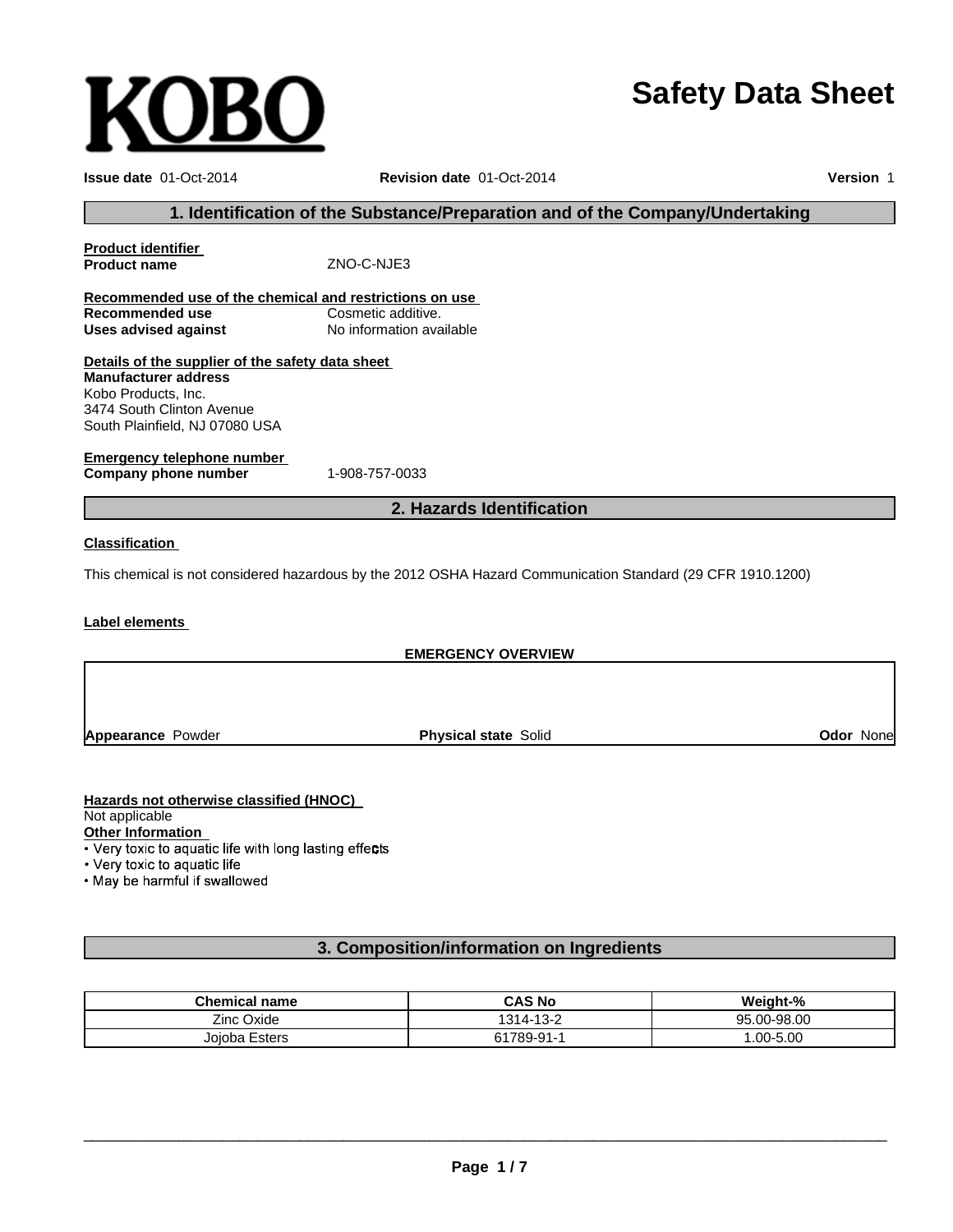# **4. First aid measures**

 $\_$  , and the set of the set of the set of the set of the set of the set of the set of the set of the set of the set of the set of the set of the set of the set of the set of the set of the set of the set of the set of th

# **First aid measures**

| <b>General advice</b>                                       | If symptoms persist, call a physician.                                                                                             |  |
|-------------------------------------------------------------|------------------------------------------------------------------------------------------------------------------------------------|--|
| Eye contact                                                 | Rinse immediately with plenty of water, also under the eyelids, for at least 15 minutes. If<br>symptoms persist, call a physician. |  |
| <b>Skin contact</b>                                         | Wash off immediately with soap and plenty of water while removing all contaminated<br>clothes and shoes.                           |  |
| <b>Inhalation</b>                                           | Remove to fresh air. If breathing is irregular or stopped, administer artificial respiration.                                      |  |
| Ingestion                                                   | If swallowed, do not induce vomiting: seek medical advice immediately and show this<br>container or label.                         |  |
| Self-protection of the first aider                          | Use personal protective equipment as required.                                                                                     |  |
| Most important symptoms and effects, both acute and delayed |                                                                                                                                    |  |
| <b>Symptoms</b>                                             | Product dust may be irritating to eyes, skin and respiratory system.                                                               |  |
|                                                             | Indication of any immediate medical attention and special treatment needed                                                         |  |
| Note to physicians                                          | Effects of exposure (inhalation, ingestion or skin contact) to substance may be delayed.                                           |  |

# **5. Fire-fighting measures**

# **Suitable extinguishing media**

Use extinguishing measures that are appropriate to local circumstances and the surrounding environment.

# **Unsuitable extinguishing media** No information available.

# **Specific hazards arising from the chemical**

None in particular.

**Explosion data Sensitivity to mechanical impact** None. **Sensitivity to static discharge** None.

#### **Protective equipment and precautions for firefighters**

Use personal protective equipment as required.

#### **6. Accidental release measures**

# **Personal precautions, protective equipment and emergency procedures**

| <b>Personal precautions</b>                          | Use personal protective equipment as required. Wash thoroughly after handling. Avoid<br>creating dust. Avoid contact with eyes. |  |
|------------------------------------------------------|---------------------------------------------------------------------------------------------------------------------------------|--|
| For emergency responders                             | Use personal protective equipment as required.                                                                                  |  |
| <b>Environmental precautions</b>                     | Collect spillage. Do not allow into any sewer, on the ground or into any body of water.                                         |  |
| Methods and material for containment and cleaning up |                                                                                                                                 |  |
| <b>Methods for containment</b>                       | Prevent further leakage or spillage if safe to do so.                                                                           |  |
| Methods for cleaning up                              | Avoid creating dust. Sweep up and shovel into suitable containers for disposal.                                                 |  |
| Prevention of secondary hazards                      | Clean contaminated objects and areas thoroughly observing environmental regulations.                                            |  |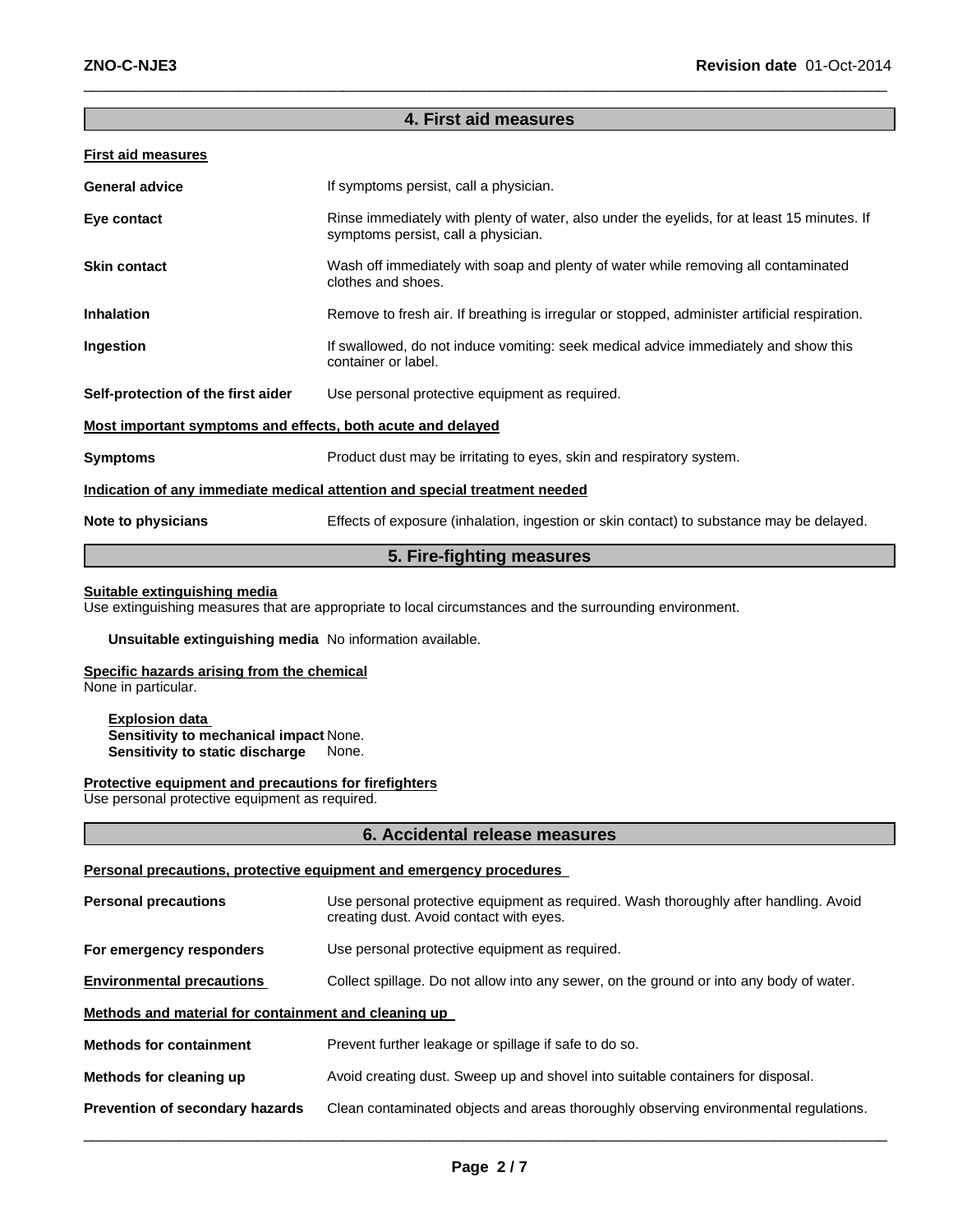| 7. Handling and Storage                                      |                                                                                                                                             |  |
|--------------------------------------------------------------|---------------------------------------------------------------------------------------------------------------------------------------------|--|
| <b>Precautions for safe handling</b>                         |                                                                                                                                             |  |
| Advice on safe handling                                      | Avoid creating dust. Use only in well-ventilated areas. Avoid contact with skin and eyes.<br>Use personal protective equipment as required. |  |
| Conditions for safe storage, including any incompatibilities |                                                                                                                                             |  |
| <b>Storage conditions</b>                                    | Keep container tightly closed in a dry and well-ventilated place. Store at ambient conditions.                                              |  |
| Incompatible materials                                       | Incompatible with strong acids and bases.                                                                                                   |  |
| 8. Exposure Controls/Personal Protection                     |                                                                                                                                             |  |

 $\_$  , and the set of the set of the set of the set of the set of the set of the set of the set of the set of the set of the set of the set of the set of the set of the set of the set of the set of the set of the set of th

# **Control parameters**

#### **Exposure guidelines** .

| <b>Chemical name</b> | <b>ACGIH TLV</b>                                                                          | <b>OSHA PEL</b>                           | <b>NIOSH IDLH</b>                     |
|----------------------|-------------------------------------------------------------------------------------------|-------------------------------------------|---------------------------------------|
| Zinc Oxide           | STEL: 10 $mq/m3$ respirable                                                               | TWA: $5 \text{ mg/m}^3$ fume              | IDLH: $500 \text{ mg/m}^3$            |
| 1314-13-2            | fraction                                                                                  | TWA: 15 $mg/m3$ total dust                | Ceiling: $15 \text{ mg/m}^3$ dust     |
|                      | TWA: 2 mg/m <sup>3</sup> respirable fraction TWA: 5 mg/m <sup>3</sup> respirable fraction |                                           | TWA: $5 \text{ mg/m}^3$ dust and fume |
|                      |                                                                                           | (vacated) TWA: $5 \text{ mg/m}^3$ fume    | STEL: $10 \text{ ma/m}^3$ fume        |
|                      |                                                                                           | (vacated) TWA: $10 \text{ mg/m}^3$ total  |                                       |
|                      |                                                                                           | dust                                      |                                       |
|                      |                                                                                           | (vacated) TWA: $5 \text{ mg/m}^3$         |                                       |
|                      |                                                                                           | respirable fraction                       |                                       |
|                      |                                                                                           | (vacated) STEL: 10 mg/m <sup>3</sup> fume |                                       |

# **Appropriate engineering controls**

| <b>Engineering controls</b>    | Ensure adequate ventilation, especially in confined areas.                |  |
|--------------------------------|---------------------------------------------------------------------------|--|
|                                | Individual protection measures, such as personal protective equipment     |  |
| Eye/face protection            | Wear safety glasses with side shields (or goggles).                       |  |
| Skin and body protection       | Wear protective gloves and protective clothing.                           |  |
| <b>Respiratory protection</b>  | In case of insufficient ventilation, wear suitable respiratory equipment. |  |
| General hygiene considerations | Handle in accordance with good industrial hygiene and safety practice.    |  |
|                                |                                                                           |  |

# **9. Physical and Chemical Properties**

# **Information on basic physical and chemical properties**

| <b>Physical state</b><br>Appearance<br>Color | Solid<br>Powder<br>White | Odor<br><b>Odor threshold</b> | None<br>No information available |
|----------------------------------------------|--------------------------|-------------------------------|----------------------------------|
| <b>Property</b>                              | <b>Values</b>            | Remarks •                     |                                  |
| рH                                           |                          | No information available      |                                  |
| Melting point/freezing point                 | 1975 °C                  |                               |                                  |
| Boiling point / boiling range                |                          | No information available      |                                  |
| <b>Flash point</b>                           |                          | No information available      |                                  |
| <b>Evaporation rate</b>                      |                          | No information available      |                                  |
| Flammability (solid, gas)                    |                          | No information available      |                                  |
| Flammability limit in air                    |                          |                               |                                  |
| <b>Upper flammability limit</b>              |                          | No information available      |                                  |
| Lower flammability limit                     |                          | No information available      |                                  |
|                                              |                          |                               |                                  |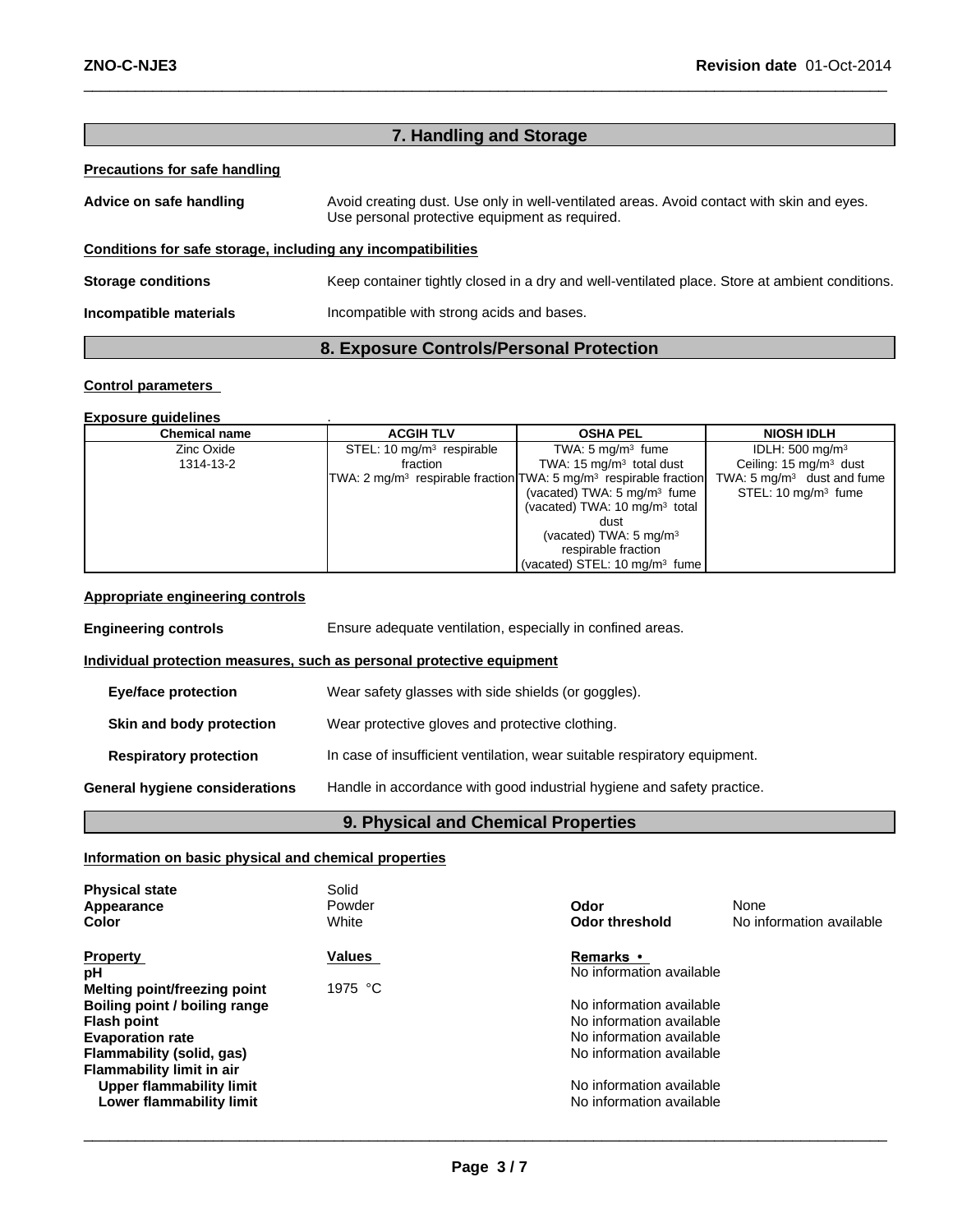**No information available No information available Specific gravity** No information available

**No information available No information available No information available No information available No information available** No information available

No information available **Oxidizing properties** No information available

| Vapor pressure                   |
|----------------------------------|
| <b>Vapor density</b>             |
| <b>Specific gravity</b>          |
| <b>Water solubility</b>          |
| Solubility in other solvents     |
| <b>Partition coefficient</b>     |
| <b>Autoignition temperature</b>  |
| <b>Decomposition temperature</b> |
| <b>Kinematic viscosity</b>       |
| <b>Dynamic viscosity</b>         |
| <b>Explosive properties</b>      |
| <b>Oxidizing properties</b>      |
|                                  |

# **Other Information**

**Insoluble in water** 

**Softening point** No information available **Molecular weight** No information available<br> **VOC content (%)** No information available **No information available Density** No information available **Bulk density** No information available

**10. Stability and Reactivity**

 $\_$  , and the set of the set of the set of the set of the set of the set of the set of the set of the set of the set of the set of the set of the set of the set of the set of the set of the set of the set of the set of th

# **Reactivity**

No data available

#### **Chemical stability**

Stable under normal conditions.

# **Possibility of hazardous reactions**

None under normal processing.

**Hazardous polymerization** Hazardous polymerization does not occur.

# **Conditions to avoid**

None known.

# **Incompatible materials**

Incompatible with strong acids and bases.

# **Hazardous decomposition products**

None known.

# **11. Toxicological Information**

# **Information on likely routes of exposure**

#### **Product information**

| <b>Inhalation</b> | No data available. |
|-------------------|--------------------|
|                   |                    |

**Eye contact** No data available.

**Skin contact** No data available.

**Ingestion** No data available.

#### **Component information**

| <b>Chemical name</b> | Oral LD50                   | Dermal LD50       | <b>Inhalation LC50</b> |
|----------------------|-----------------------------|-------------------|------------------------|
| Zinc Oxide           | . 5000 mg/kg<br>$'$ Rat $'$ | >2000 mg/kg (Rat) |                        |
| 1314-13-2            |                             |                   |                        |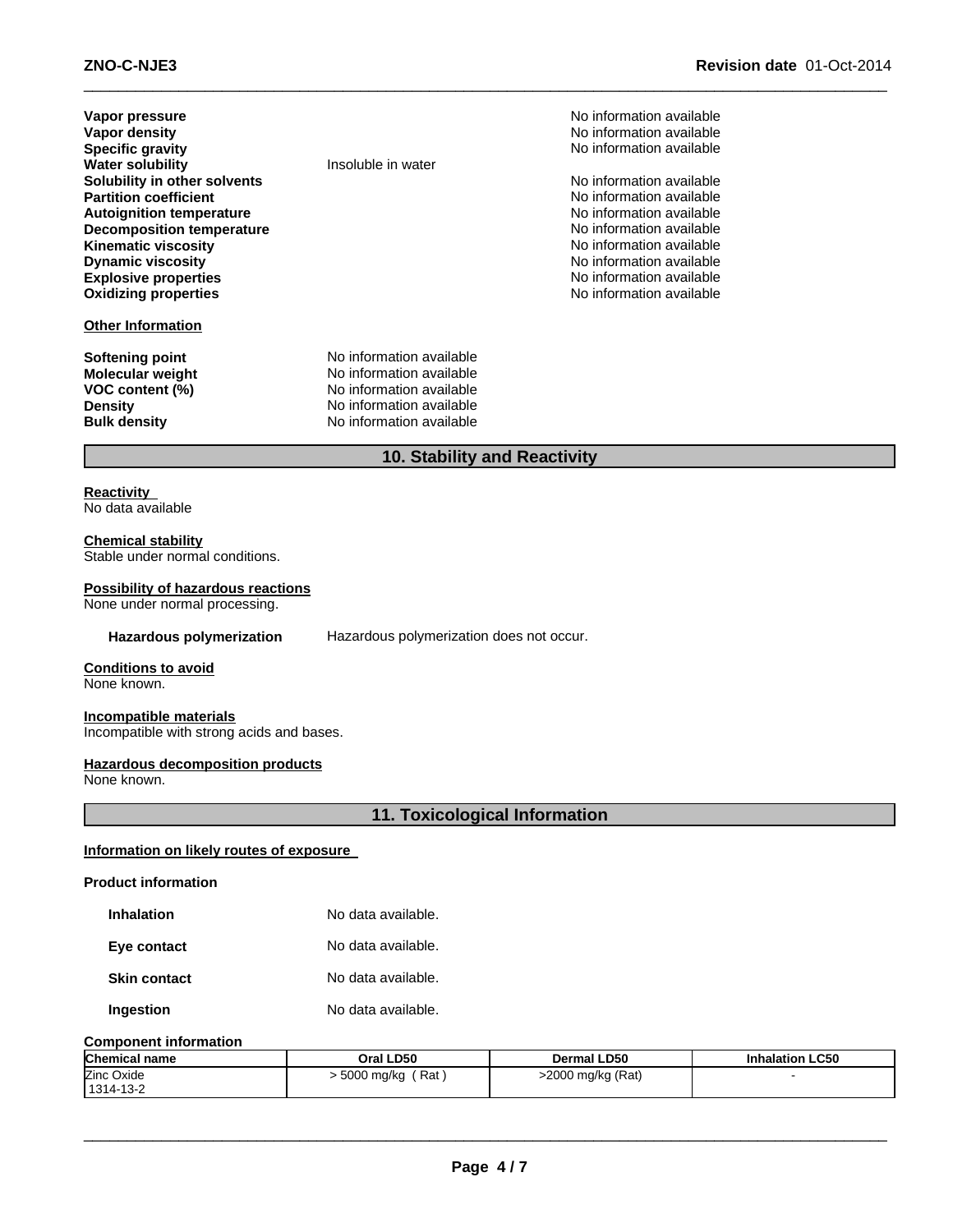# **Information on toxicological effects**

| <b>Symptoms</b>                   | No information available.                                                                                 |
|-----------------------------------|-----------------------------------------------------------------------------------------------------------|
|                                   | Delayed and immediate effects as well as chronic effects from short and long-term exposure                |
| <b>Skin corrosion/irritation</b>  | No information available.                                                                                 |
| Serious eye damage/eye irritation | May cause slight irritation.                                                                              |
| <b>Irritation</b>                 | No information available.                                                                                 |
| <b>Corrosivity</b>                | Not applicable.                                                                                           |
| <b>Sensitization</b>              | No information available.                                                                                 |
| Germ cell mutagenicity            | No information available.                                                                                 |
| Carcinogenicity                   | This product does not contain any carcinogens or potential carcinogens as listed by OSHA,<br>IARC or NTP. |
| <b>Reproductive toxicity</b>      | No information available.                                                                                 |
| <b>Developmental toxicity</b>     | No information available.                                                                                 |
| Teratogenicity                    | No information available.                                                                                 |
| <b>STOT - single exposure</b>     | No information available.                                                                                 |
| <b>STOT - repeated exposure</b>   | No information available.                                                                                 |
| <b>Aspiration hazard</b>          | No information available.                                                                                 |

 $\_$  , and the set of the set of the set of the set of the set of the set of the set of the set of the set of the set of the set of the set of the set of the set of the set of the set of the set of the set of the set of th

# **12. Ecological Information**

# **Ecotoxicity**

Very toxic to aquatic life with long lasting effects

| <b>Chemical name</b>    | Algae/aguatic plants  | Fish.                 | <b>Toxicity to</b><br><b>Microorganisms</b> | Crustacea |
|-------------------------|-----------------------|-----------------------|---------------------------------------------|-----------|
| Zinc Oxide<br>1314-13-2 | $IC50 (72h) < 1$ mg/l | $LC50 (96h) < 1$ mg/l |                                             |           |

# **Persistence and degradability**

Not readily biodegradable.

#### **Bioaccumulation**

No information available.

**Other adverse effects** No information available

# **13. Disposal Considerations**

| Waste treatment methods |                                                                                                        |  |  |  |
|-------------------------|--------------------------------------------------------------------------------------------------------|--|--|--|
| Disposal of wastes      | Disposal should be in accordance with applicable regional, national and local laws and<br>regulations. |  |  |  |
| Contaminated packaging  | Disposal should be in accordance with applicable regional, national and local laws and<br>regulations. |  |  |  |

This product contains one or more substances that are listed with the State of California as a hazardous waste.

| <b>Chemical name</b> | <b>California Hazardous Waste Status</b> |
|----------------------|------------------------------------------|
| Oxide<br>Zinc C      | Toxic                                    |
| 1314-13-2            |                                          |

 $\_$  ,  $\_$  ,  $\_$  ,  $\_$  ,  $\_$  ,  $\_$  ,  $\_$  ,  $\_$  ,  $\_$  ,  $\_$  ,  $\_$  ,  $\_$  ,  $\_$  ,  $\_$  ,  $\_$  ,  $\_$  ,  $\_$  ,  $\_$  ,  $\_$  ,  $\_$  ,  $\_$  ,  $\_$  ,  $\_$  ,  $\_$  ,  $\_$  ,  $\_$  ,  $\_$  ,  $\_$  ,  $\_$  ,  $\_$  ,  $\_$  ,  $\_$  ,  $\_$  ,  $\_$  ,  $\_$  ,  $\_$  ,  $\_$  ,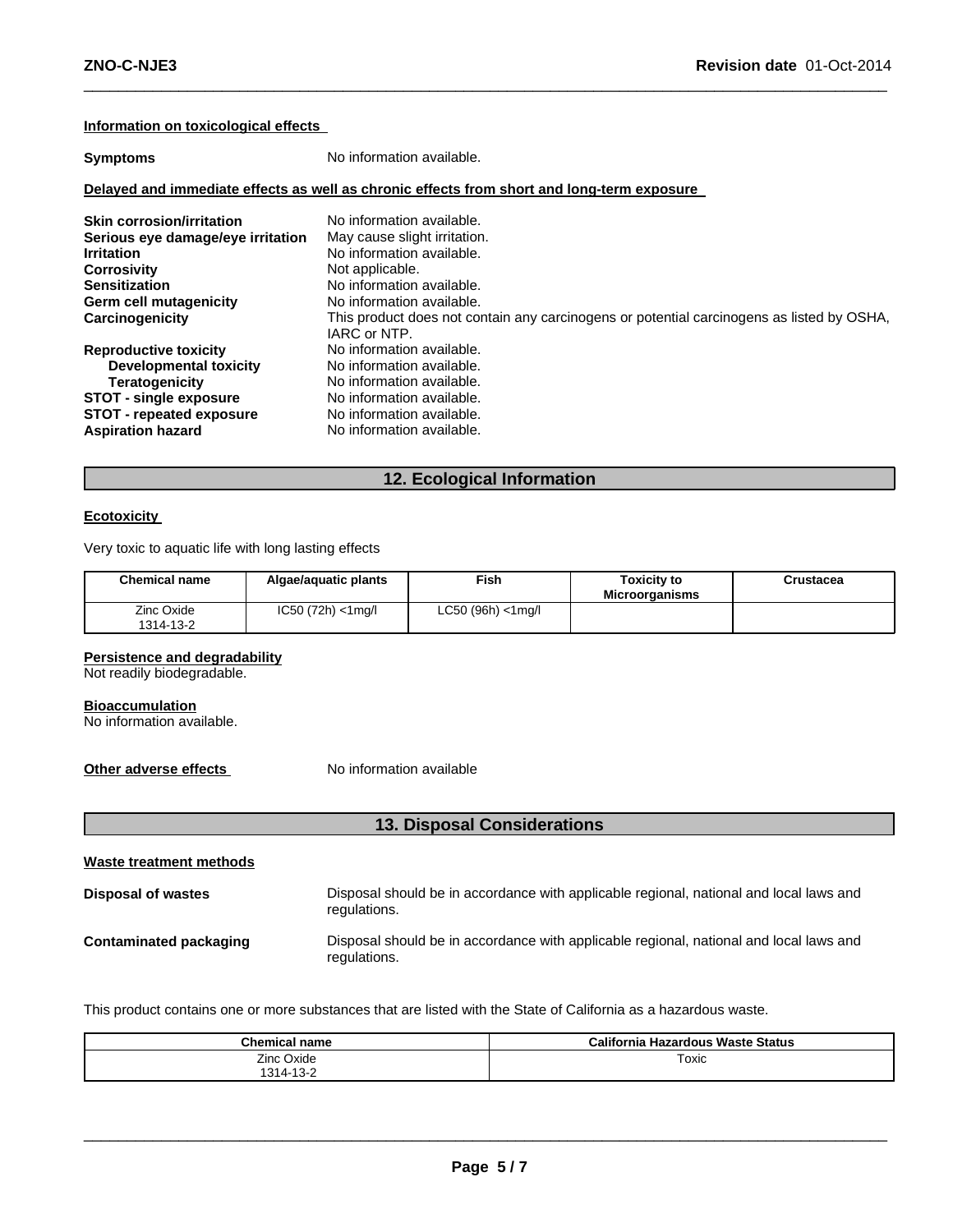| <b>14. Transport Information</b>                                                                                          |                                                                                                                                                                                                                    |  |  |
|---------------------------------------------------------------------------------------------------------------------------|--------------------------------------------------------------------------------------------------------------------------------------------------------------------------------------------------------------------|--|--|
| Note:<br><b>DOT</b><br>Proper shipping name<br><b>Hazard class</b><br><b>Packing group</b>                                | For single packaging and combination packaging containing inner packaging with<br>dangerous goods $> 5L$ for liquids or $> 5kg$ for solids:<br>3077 - Environmentally hazardous substances, solid, n.o.s<br>9<br>Ш |  |  |
| ICAO (air)<br>UN/ID no<br>Proper shipping name<br><b>Hazard class</b><br>Packing group                                    | 3077<br>3077 - Environmentally hazardous substances, solid, n.o.s<br>9<br>Ш                                                                                                                                        |  |  |
| <b>IATA</b><br>UN/ID no<br>Proper shipping name<br><b>Hazard class</b><br><b>Packing group</b>                            | 3077<br>3077 - Environmentally hazardous substances, solid, n.o.s<br>9<br>Ш                                                                                                                                        |  |  |
| <b>IMDG</b><br>UN/ID no<br>Proper shipping name<br><b>Hazard class</b><br><b>Packing group</b><br><b>Marine pollutant</b> | 3077<br>3077 - Environmentally hazardous substances, solid, n.o.s<br>9<br>Ш<br>This product contains a chemical which is listed as a marine pollutant according to<br><b>IMDG/IMO</b>                              |  |  |
| <b>RID</b><br>UN/ID no<br>Proper shipping name<br><b>Hazard class</b><br>Packing group                                    | 3077<br>3077 - Environmentally hazardous substances, solid, n.o.s<br>9<br>Ш                                                                                                                                        |  |  |
| <b>ADR</b><br>UN/ID no<br>Proper shipping name<br><b>Hazard class</b><br><b>Packing group</b>                             | 3077<br>3077 - Environmentally hazardous substances, solid, n.o.s<br>9<br>Ш                                                                                                                                        |  |  |

 $\_$  , and the set of the set of the set of the set of the set of the set of the set of the set of the set of the set of the set of the set of the set of the set of the set of the set of the set of the set of the set of th

# **15. Regulatory information**

| <b>International inventories</b> |          |
|----------------------------------|----------|
| <b>TSCA</b>                      | Complies |
| <b>DSL/NDSL</b>                  | Complies |
| <b>EINECS/ELINCS</b>             | Complies |
| <b>ENCS</b>                      | Complies |
| <b>IECSC</b>                     | Complies |
| <b>KECL</b>                      | Complies |
| <b>PICCS</b>                     | Complies |
| <b>AICS</b>                      | Complies |

# **Legend:**

**TSCA** - United States Toxic Substances Control Act Section 8(b) Inventory **DSL/NDSL** - Canadian Domestic Substances List/Non-Domestic Substances List **EINECS/ELINCS** - European Inventory of Existing Chemical Substances/European List of Notified Chemical Substances **ENCS** - Japan Existing and New Chemical Substances **IECSC** - China Inventory of Existing Chemical Substances

**KECL** - Korean Existing and Evaluated Chemical Substances

**PICCS** - Philippines Inventory of Chemicals and Chemical Substances

**AICS** - Australian Inventory of Chemical Substances

 $\_$  ,  $\_$  ,  $\_$  ,  $\_$  ,  $\_$  ,  $\_$  ,  $\_$  ,  $\_$  ,  $\_$  ,  $\_$  ,  $\_$  ,  $\_$  ,  $\_$  ,  $\_$  ,  $\_$  ,  $\_$  ,  $\_$  ,  $\_$  ,  $\_$  ,  $\_$  ,  $\_$  ,  $\_$  ,  $\_$  ,  $\_$  ,  $\_$  ,  $\_$  ,  $\_$  ,  $\_$  ,  $\_$  ,  $\_$  ,  $\_$  ,  $\_$  ,  $\_$  ,  $\_$  ,  $\_$  ,  $\_$  ,  $\_$  ,